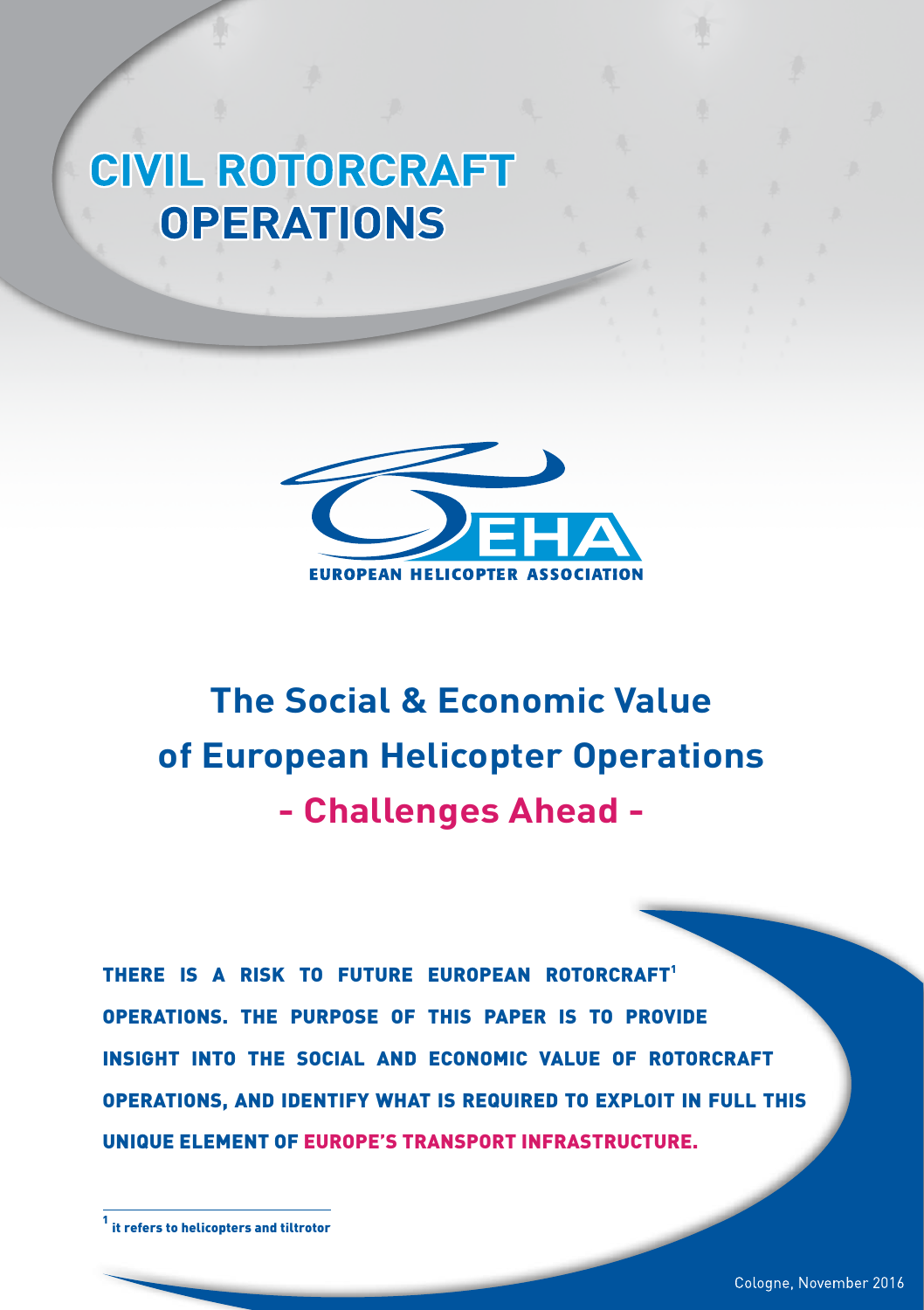

# **Table of Contents**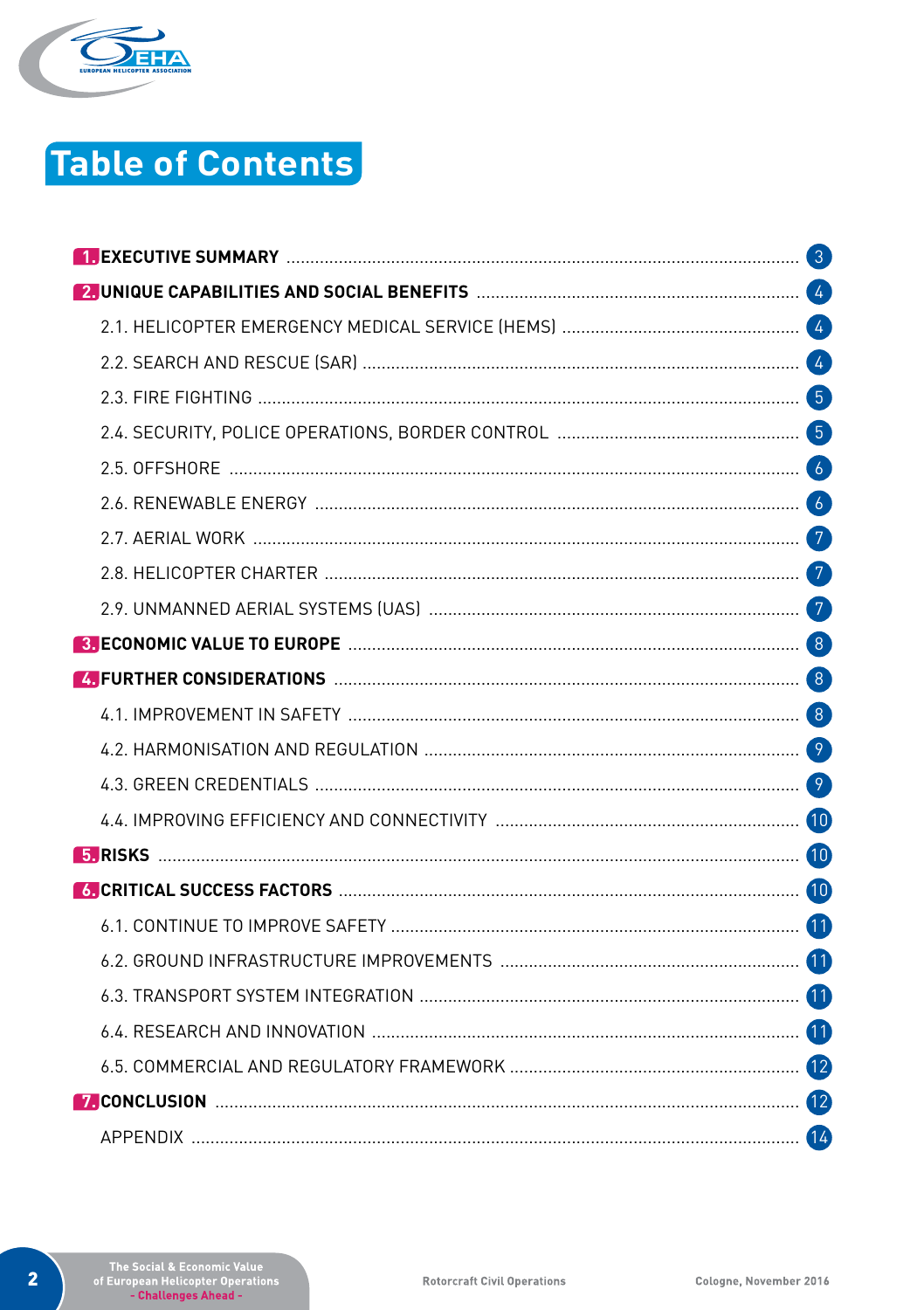



# 1. EXECUTIVE SUMMARY**:**

#### The Helicopter is a unique form of transport.

It has special qualities of flexibility, adaptability and agility, enabling it to operate in areas denied to other aircraft or land based systems. Increasing use of helicopters in a wide range of roles is improving the safety of citizens, enhancing national security, improving resilience and adding economic value to the European Union's collective wealth. Improvements in technology, processes and training are broadening the already extensive range of helicopter functions, safely and efficiently. However, as other nations strive to exploit in full the capabilities of modern helicopters, Europe risks falling behind in investment on Research and Development, in improvements to infrastructure, and in liberating processes and procedures which threaten full integration of helicopters into future air transport plans.

Now is the time to show the strong political and commercial leadership necessary to reverse this trend – before it is too late.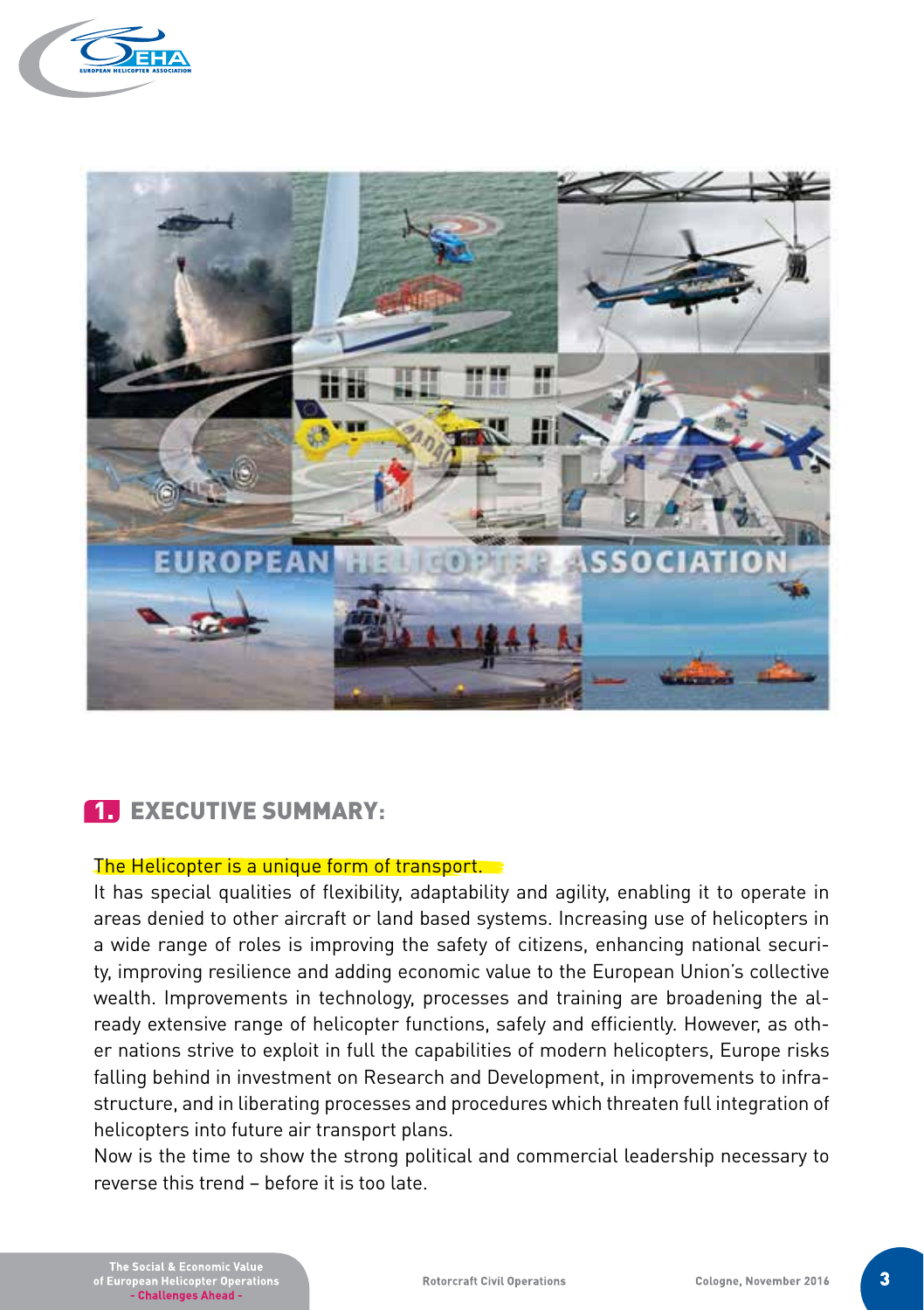

# 2. UNIQUE CAPABILITIES AND SOCIAL BENEFITS 2.1. HELICOPTER EMERGENCY MEDICAL SERVICE (HEMS)

#### **Thelicopters save lives.**

Vertical take-off aircraft are versatile, multi-purpose machines. Their unique capabilities as rescue platforms are best exemplified in the movement of seriously ill or injured patients, where their point-to-point speed, bypassing surface congestion and obstacles, can be critical to patient survival. Indeed, in many remote or congested areas, emergency care can only



be achieved by utilising helicopter transport. In Europe, HEMS crews fly approximately 300,000 missions every year, the vast majority of which are in response to major trauma, serious brain injury, acute cardiac syndrome and stroke.

### 2.2. SEARCH AND RESCUE (SAR)



#### Helicopters are at the very core of SAR.

The member states of the International Civil Aviation Organisation and the International Maritime Organisation have all agreed to establish a 24-hour SAR service; this service is primarily a governmental task. In the North Sea, in particular, SAR has played an increasingly prominent role in support of remote Oil & Gas platforms, the fishery industry and the develop-

ment of offshore wind energy farms.

When time is short, effective rescue can only be undertaken by helicopters. A SAR helicopter can respond immediately, detect survivors with advanced technologies and rescue up to 25 persons, returning them safely to shore, directly to medical care. Today, key SAR flying functions are automated, allowing the pilot to concentrate fully on commanding the overall rescue mission, thus increasing the safety of the SAR crew and the persons being rescued. This has markedly increased SAR success rates, especially where weather conditions or the nature of the incident demand an urgent response.

SAR response to onshore accidents forms part of a co-ordinated multi-agency disaster response capability in which the helicopter remains the best option for recovering casualties from inaccessible locations where a landing is not possible.

In Europe today, more than 150 helicopters are engaged in SAR missions2.

<sup>2</sup> Flight Global Ascend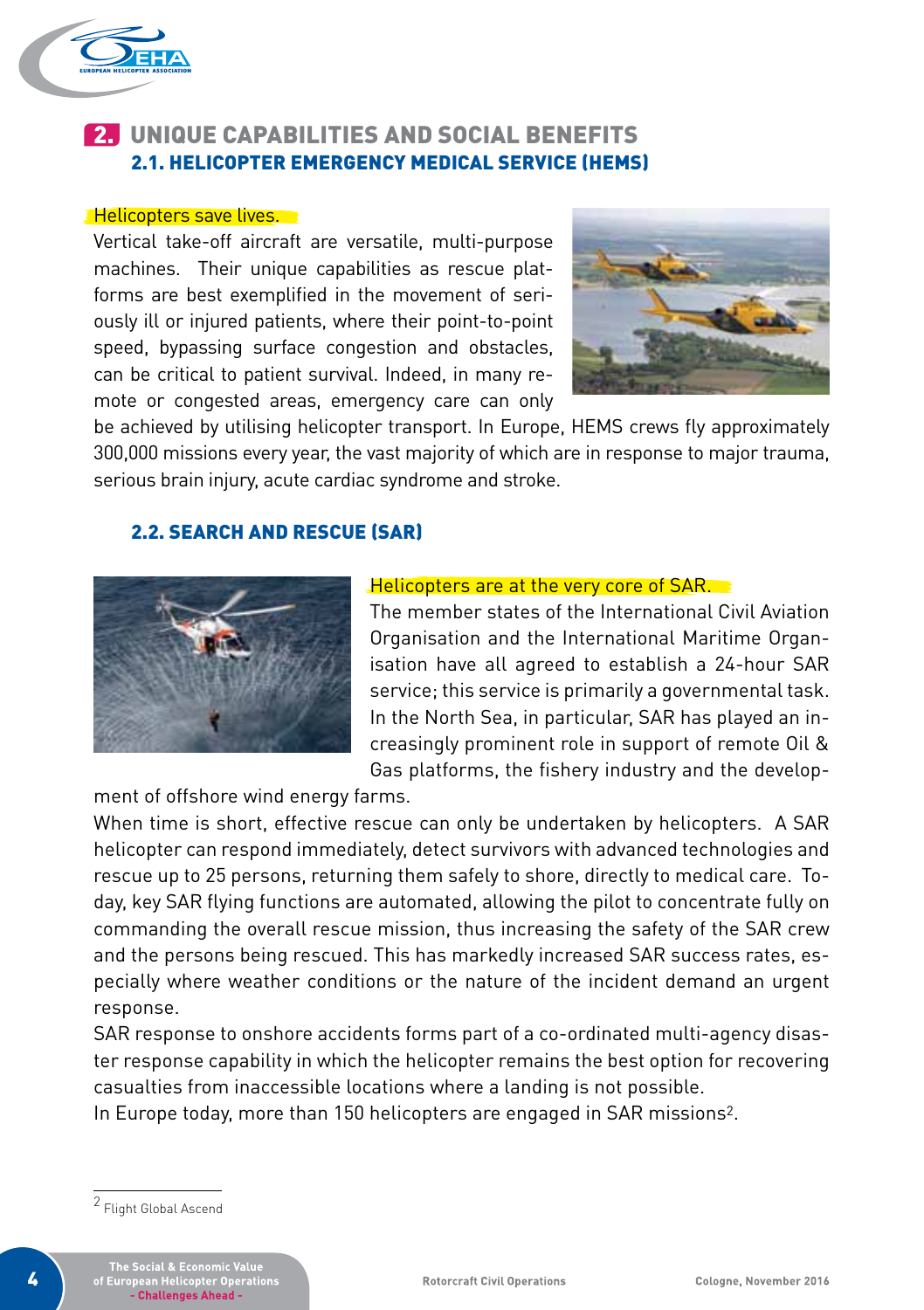

# 2.3. FIRE FIGHTING

# Helicopters are the primary prevention resource in the fight against wildfires.

Forest fires are a major hazard to life and property in many European nations. When analyzing the forest fires in Southern Europe (Spain, France, Portugal, Italy and Greece), the official statistics<sup>3</sup> (1980-2012) show that the combined annual occurrence is circa 50,000 fires per year and 465,000 hectares of forest lost. Whilst alarming, this figure would be much higher were it not for the careful distribution of



helicopters, which has resulted in keeping the average of burnt surface per fire remarkably low (below 10 hectares). The recent forest fires in southern Spain could not have been contained as effectively as they were without airborne assets, the majority of which were helicopters.

In southern European countries, some 500 aircraft, of which most are helicopters, are used to control and fight fires every summer.

# 2.4. SECURITY, POLICE OPERATIONS, BORDER CONTROL



## The helicopter is today a key component in Society's security.

Helicopters are used extensively in public security operations, as they are fast, flexible and agile. Police, law enforcement activities and border control are reinforced by the use of helicopters equipped with specialist mission technology. They are used for disaster management, humanitarian relief, control of large-scale public

events and incidents, traffic control, surveillance, high-speed pursuits, transport of special operations forces, environmental control, command and control activities, secure transport of world leaders, police troop transport, anti-terrorism and drug enforcement.

Police helicopters are modern multirole platforms, able to conduct missions by day or night, far more cost-effectively than by deploying land capabilities alone. Indeed, in some hostile terrain, only the helicopter is capable of responding to incidents.

In Europe close to 600 helicopters are contributing to our security, including 416 for law enforcement4.

 $\frac{3}{4}$  EFFIS (European Forest Fires Information System)<br>4 Flightglobal Ascend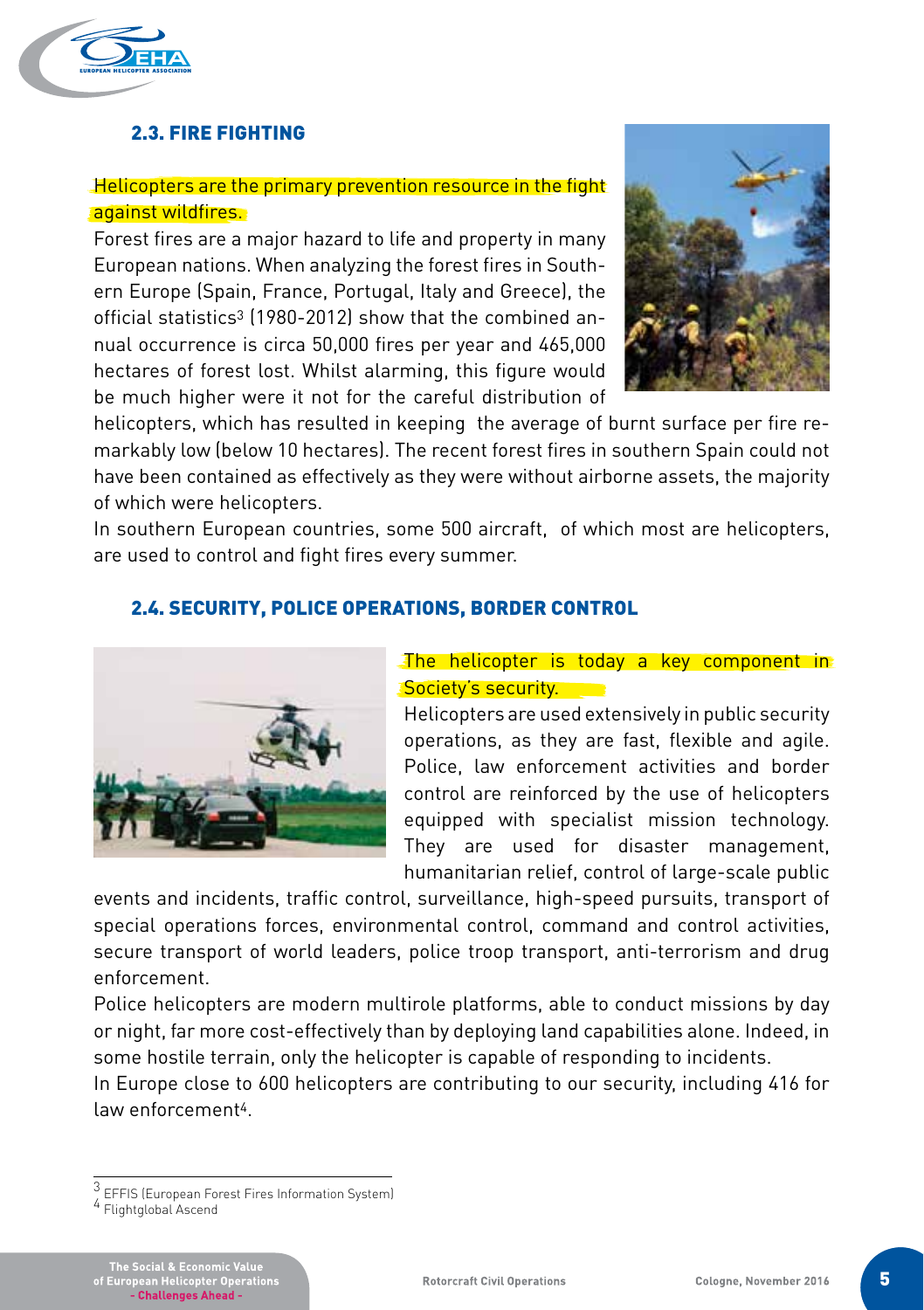

## 2.5. OFFSHORE



# Rotorcraft are pivotal to the safe and economic exploitation of offshore resources.

According to the International Energy Agency, oil and gas will continue to meet as much as 50% of the world's needs for heat, light, power and mobility for at least the next 20 years. Today, oil and gas makes a significant contribution to the European economy, generating more than €400 billion

in revenues to European governments each year5.

With world demand for oil and gas forecast to grow, offshore helicopter service providers deliver 'mission critical' support to the offshore industry in Europe and around the world. Offshore helicopters provide the safest, most efficient - and often only viable - form of transport for the oil and gas industry.

Whilst the offshore industry faces challenges associated with the continuing low price for crude oil, forecasts indicate that the number of manned production installations and associated facilities will increase, often at greater ranges from shore than before; moreover, decommissioning of existing installations depends heavily on helicopter support, and is expected to do so for the foreseeable future. It is clear that the need for rotary support will continue unabated, and indeed could accelerate if the price of oil returns to close to earlier levels.

Each year some 470 helicopters transport around half a million passengers to their offshore workplaces in the North Sea, and also provide vital SAR and medical evacuation services for the whole industry.

### 2.6. RENEWABLE ENERGY



# The helicopter plays an integral role during the whole life cycle of renewable energy.

Offshore wind energy development in Europe is the fastest growing power sector; with currently more than 40 wind farms in operation and under construction. A recent European Wind Energy Association analysis<sup>6</sup> states that offshore wind will see €10 billion worth of investment over the next two years in the European Union.

Whilst the oil and gas industry utilises the largest segment of offshore helicopter transport, emerging renewable energy providers are increasingly turning to helicopters for the construction and maintenance of offshore wind turbines, and where necessary for the medical evacuation of personnel.

It is estimated that by 2030 more than 470 helicopters will be needed to support and

 $^5$  Energy Taxation and Subsidies in Europe, NERA Economic Consulting<br>6 WindEurope 2015 "The European offshore wind industry – key trends and statistics 1st half 2015"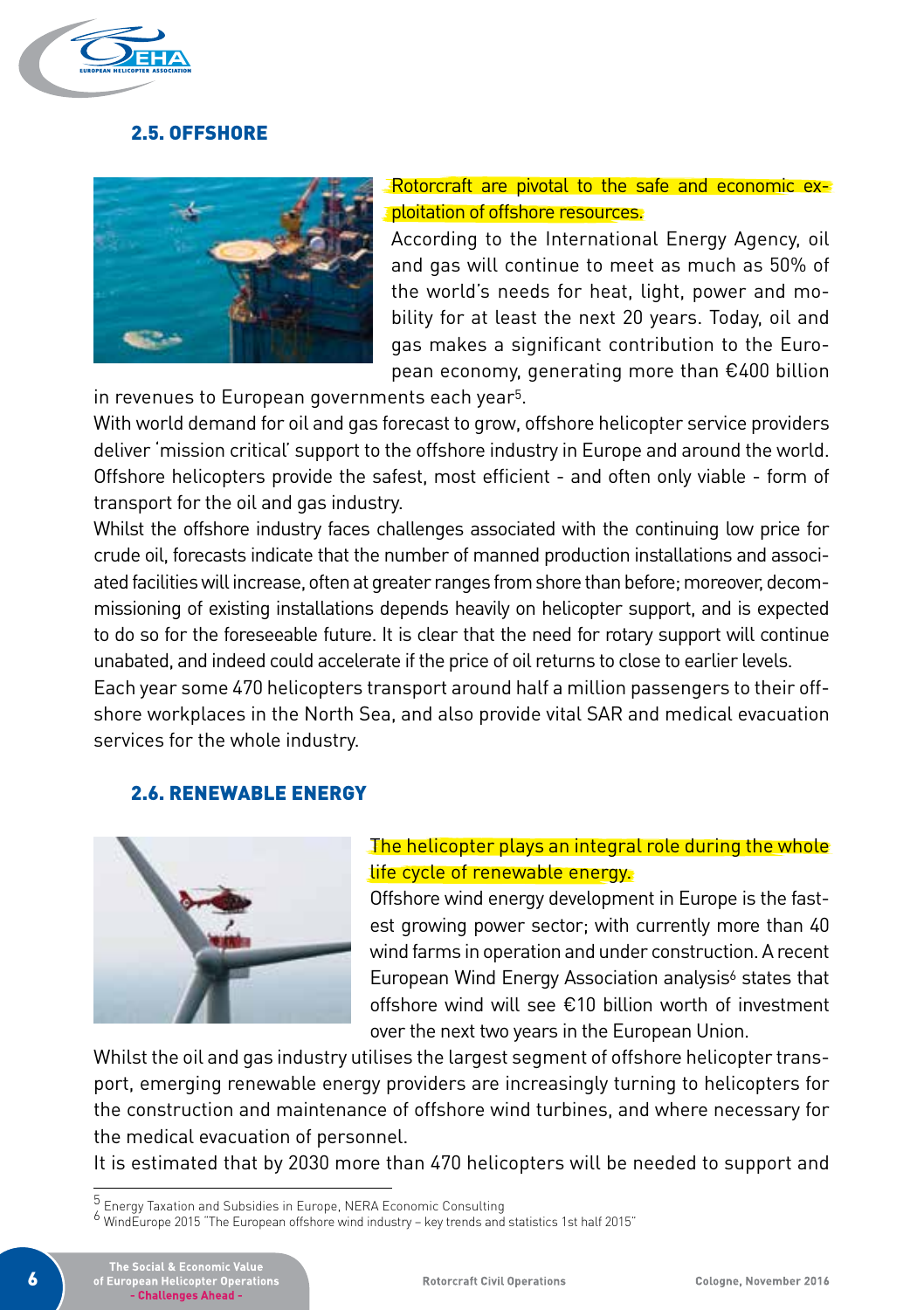The Social & Economic Value<br>European Helicopter Operations<br>- Challenges Ahead -

**Rotorcraft Civil Operations** 

plement or replace manned helicopter operations.

form a major component of overall rotorcraft capabilities in the future, providing its full

Rotary UAS will provide additional, unique unmanned capabilities. UAS, popularly known as drones, are increasingly being used for Aerial Work such as photography, survey and surveillance purposes, to com-

Whilst challenges to safety and integration with other airspace users remain, the potential for rotary UAS is vast, and will undoubtedly

Cologne, November 2016





2.7. AERIAL WORK

#### Helicopters sustain communities.

secure this growing energy supply, especially as nations look to even more distant

A large number of small helicopter companies operate in a multitude of specialised operations that are collectively known as Aerial Work, all of which are essential for the personal and economic well-being of European citizens.

Using modern sensors and avionics, they have embraced a large range of diverse functions, including news gathering, event coverage, oil pipeline and power line inspection, construction and utility work. In many areas, especially those which are in mountainous terrain or remote from urban centres, the very fabric of life is sustained by helicopters, especially in the winter months.

# 2.8. HELICOPTER CHARTER

locations to place renewable energy platforms.

# Helicopter charter plays a vital role in modernising and enhancing European mobility.

Helicopter charter operations include transit of executives or VIPs between major business centres, transport of passengers from airports to city heliports, or the transport of passengers for sightseeing and tourism.

For business users, helicopters are a productivity multiplier, saving time and providing a direct link between business centres and smaller airports that are not served by the major airlines.

Thanks to improvements in technology, procedures and training, such activities can now be fully integrated with other airspace users safely, in all weathers and at night, albeit only in a flexible regulatory environment.



potential is recognised, funded and developed.



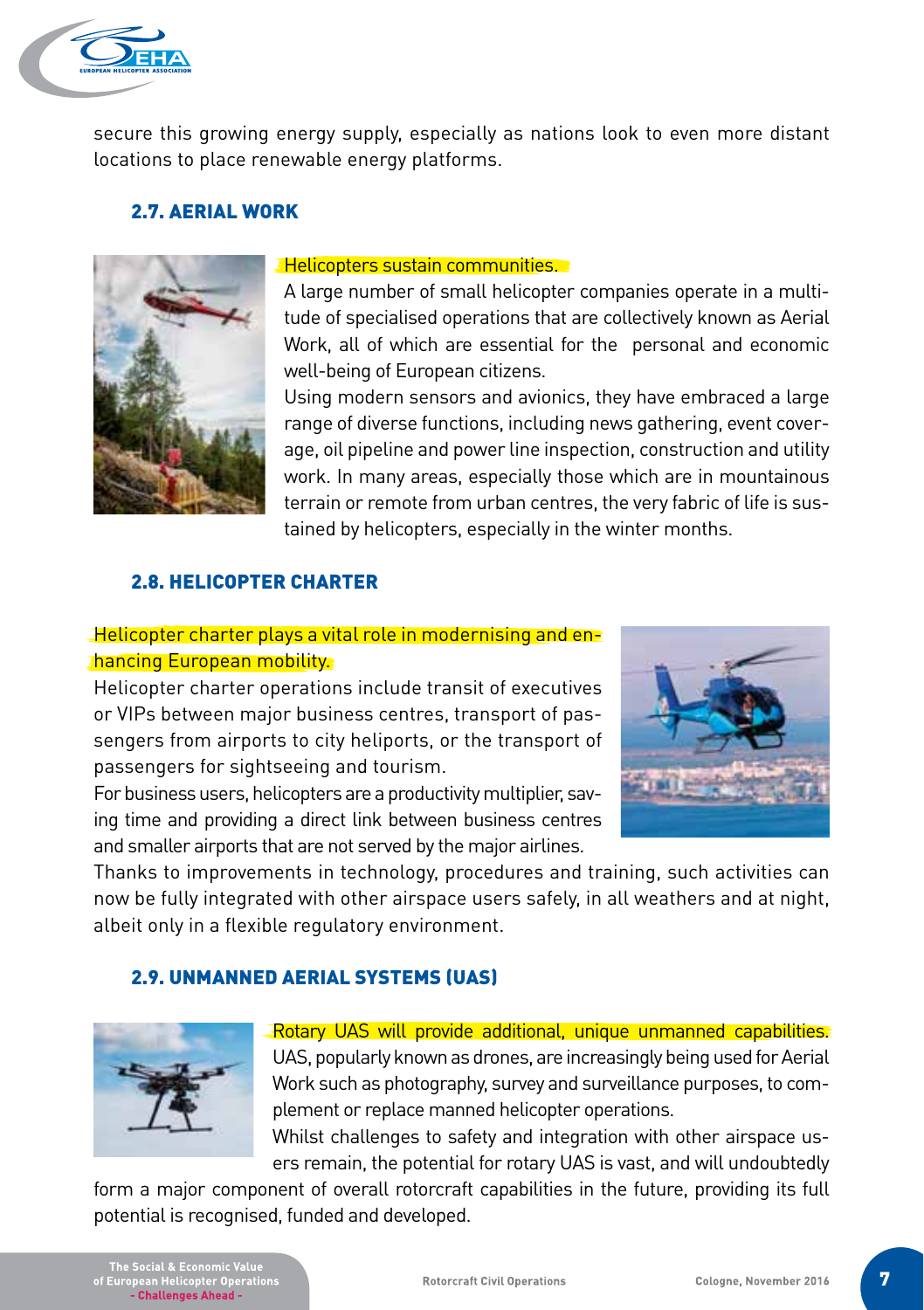

# **3. ECONOMIC VALUE TO EUROPE**<sup>7</sup>

### Helicopters add substantial value, directly and indirectly, to the wealth of European Nations.

In 2014, the rotorcraft sector contributed to the European economy a total of  $E26.5$ billion in gross value added.

The combined turnover of the two main helicopter manufacturers, Leonardo Helicopter Division and Airbus Helicopters, exceeds €11 billion, with more than 35,000 employees. Indeed, when the entire supply chain is included, the European rotorcraft sector employs more than 100,000 personnel.

Whilst breaking out specific detail in helicopter operations is complex, there are many striking examples of the contribution made by the sector to the European economy. In France alone, reliable records show a turnover in the sector of €330 million, with some 1800 full time employees in the commercial companies, with a further 2300 more employed indirectly in the supply chain. In the same nation, there are no less than 1627 registered helicopters, over 1500 commercial pilots and some 80,000 hours are flown in rotorcraft in support of civil activities each year.

In Spain, according to data provided by the Spanish Helicopter Operators Association, the annual turnover of commercial companies is around €325 million, employing 1950 direct employees, and 350 active civil helicopters dedicated to HEMS, firefighting, SAR, civil protection, Aerial Works, and commercial air transport. In addition the para-public sector related with law enforcement, traffic and border control is using 95 helicopters.

In the UK, 51 operating companies hold air operator certificates for commercial activity; that is the carriage of passengers, mail or freight for financial reward. According to recent CAA figures, a total of 427 aircraft are listed as being operated by these companies. According to the Luftfahrtbundesamt 757 helicopters are registered in Germany and 45 companies are operating helicopters, with an annual turnover of circa €182 million.

A recent study conducted for the EHA, concluded that across Europe there was a growing trend to increase helicopter operations, employ more people in high quality jobs, and add even greater economic value to national budgets.

This level of activity, clarified in several studies across Europe, is clear evidence of the significant economic value provided by helicopter development, manufacture, operations and support.

# **74 FURTHER CONSIDERATIONS** 4.1. IMPROVEMENT IN SAFETY



Helicopter safety is improving globally, and rigorous measures underway will continue to enhance safety and reassure the client base. Millions of people are transported in helicopters each year, and their safety is the top priority for the helicopter industry. But all involved in the industry

<sup>7</sup> Unless otherwise specified, source is WINGX Study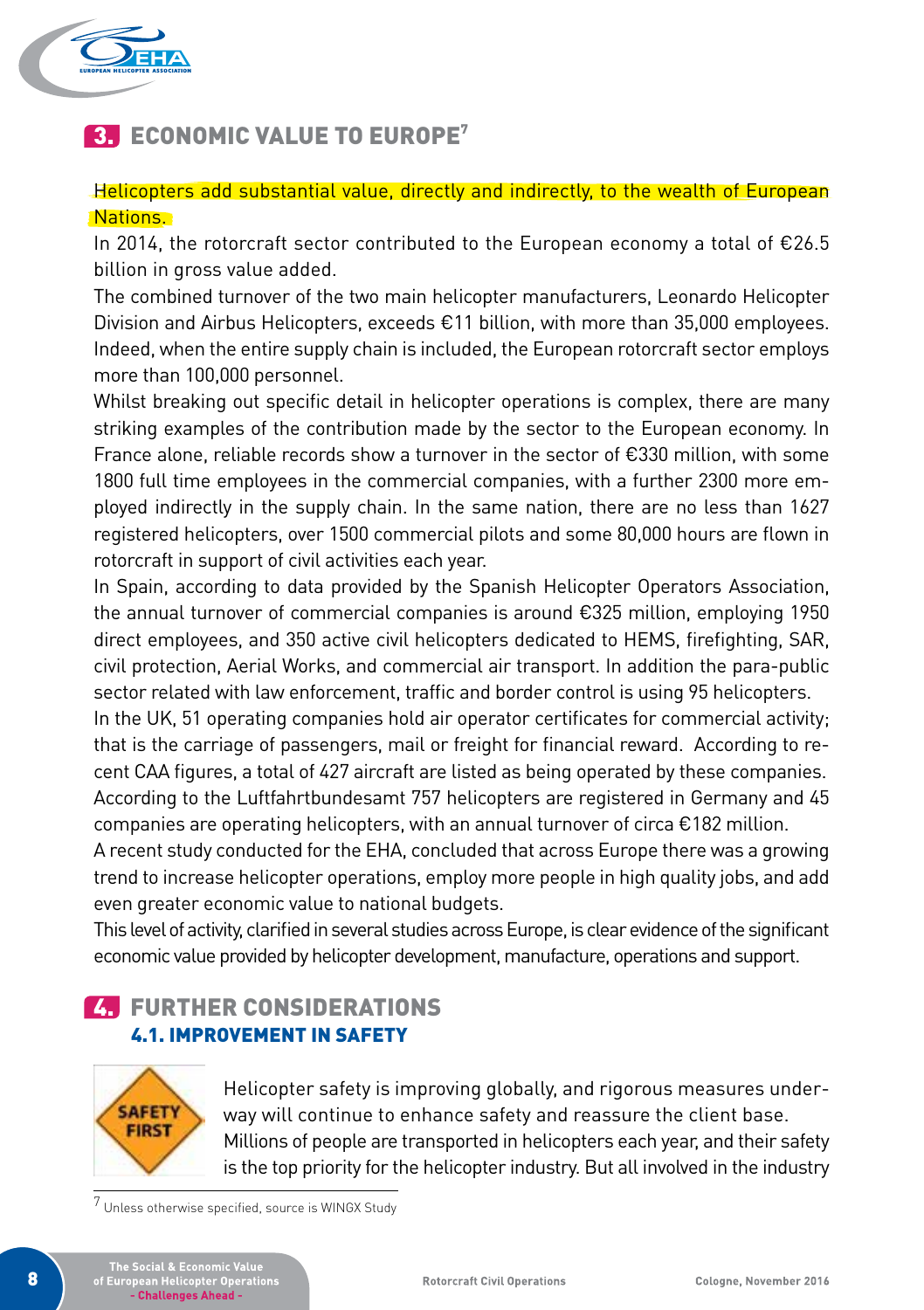

recognise that more must be done, both to improve safety, but also to reassure clients that their safety is paramount. Accordingly, through the leadership of the International Helicopter Safety Team, which is linked to the European Helicopter Safety Team, global helicopter accidents have been reducing 2% per annum since 2005. This has been achieved through a series of improvements in helicopter technologies, operational best practices and improved air navigation and landing facilities. Moreover, the industry has initiated a series of measures focused on improving proactive collaboration and the sharing of safety data. In Europe, the European Aviation Safety Agency (EASA) has embarked on a series of regulatory measures, aimed both at better harmonisation but also at enhanced safety across all airspace operations.

# 4.2. HARMONISATION AND REGULATION

The change to a more pragmatic, flexible and balanced regulatory framework could help to exploit in full helicopter operations.

In the European Union, EASA and the Member States have responsibility for the safe regulation of rotorcraft operations. Whilst much has been done to achieve a better operating environment, the need for flexibility, together with the desirability of balancing risk across all areas, including commercial risk, has yet to be achieved. This has been especially acute in helicopter operations, where the complex range of activities limits absolute harmonisation, or does so at inordinate cost and with consequences to operational efficiency. EASA has now recognised the need for a more balanced approach to cross-European regulations, and is reviewing where practicable current and proposed measures.

# 4.3. GREEN CREDENTIALS



Rotorcraft research and development is improving substantially helicopter green credentials.

In the past decade, rotorcraft have benefited from major technological developments which have reduced the environmental impact.

Whilst the sound level produced by a helicopter depends, like any other aircraft, on several factors (aircraft type, altitude, etc.), the modern helicopter is no noisier than most other means of urban transportation, thanks largely to improvements in rotor blade technology, which continue, both in Europe and in the USA. The European rotorcraft manufacturers are committed to reducing the sound level generated by helicopters through international research programs. In particular, Leonardo Helicopter Division and Airbus Helicopters are amongst the leading promoters of a European research programme, designated 'Clean Sky', which aims to reduce significantly the environmental impact of all aircraft, including helicopters. Additionally, a related European Union programme, known as REACH, is focused on reducing toxic emissions and improving recycling across the industry.

Consideration of the environment is now a principal consideration in helicopter design, manufacture and operation.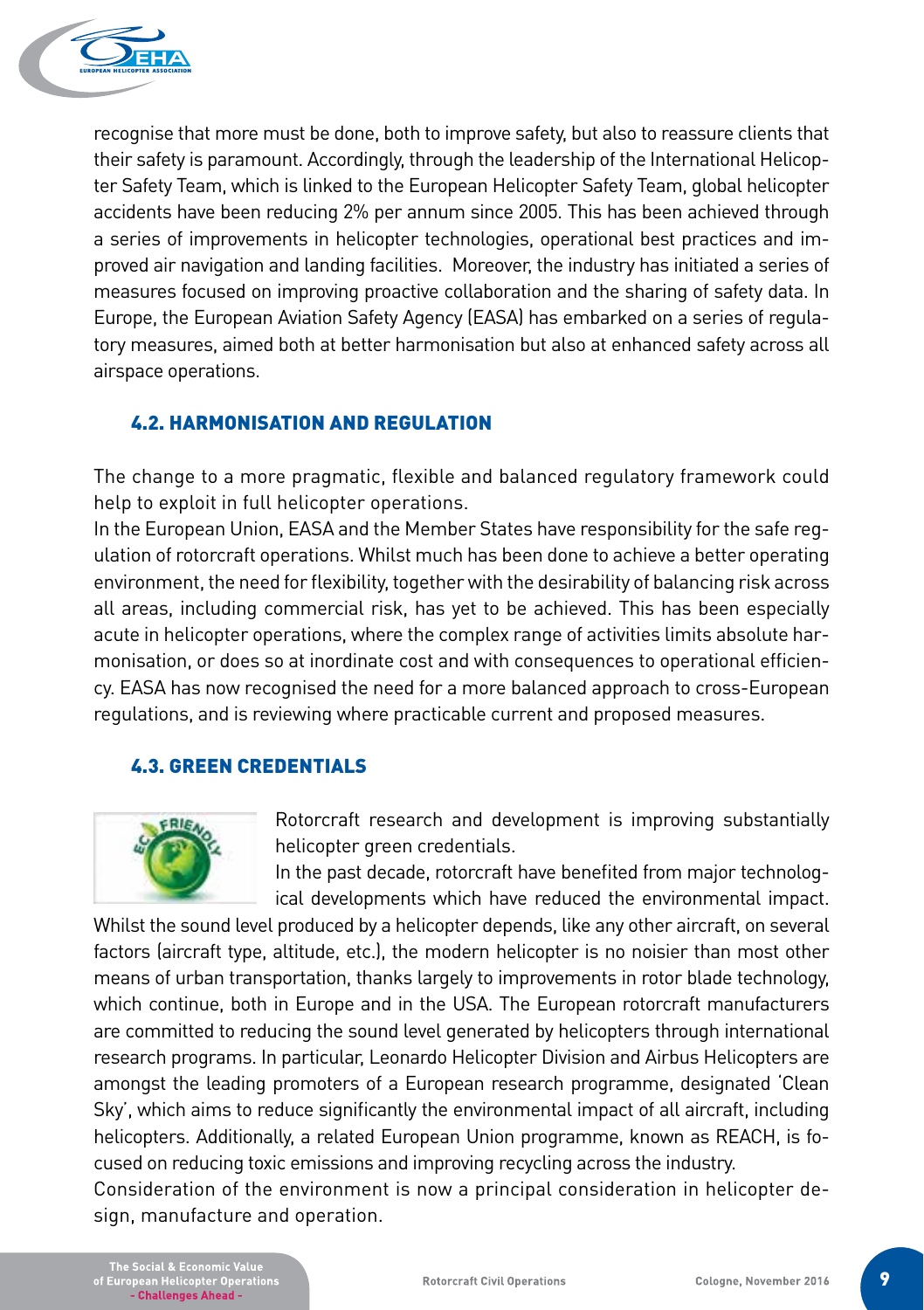

# 4.4. IMPROVING EFFICIENCY AND CONNECTIVITY



Helicopter operations are becoming increasingly efficient. Due to major improvements in helicopter avionics and flight systems, it is now possible, safely, efficiently and in a coordinated manner, to operate aeroplanes and helicopters alongside each other at even the busiest airports. The success of such operations has already been seen in the USA and some European nations, where revised proce-

dures, together with new technologies, have enabled safe and mutually-supporting operations between fixed-wing aeroplanes and helicopters.

The European Union has recognised the importance of close integration of all air capabilities in pursuit of enhanced regional connectivity.

The Single European Sky (SES) initiative aims to meet future air transport capacity and air safety needs. The Single European Sky Air Traffic Management Research (SESAR) programme is the technological and operational dimension of the SES initiative. Following aggressive intervention, SESAR now contains specific references to rotorcraft.



Despite unique rotorcraft operational needs and capabilities, there is a continuing trend to include helicopter operations within General Aviation (GA), with the risk of compromising the unique potential of rotorcraft.

Under the innovative and forward looking SESAR programme, the European Rotorcraft community must be kept fully involved in its own right within all phases of this important initiative.

# 5. RISKS

Despite what might appear to be a positive message above, there are several substantial risks, in addition to those previously identified, which could prevent the full exploitation of safe rotorcraft operations. In particular, Europe risks falling behind in rotorcraft Research and Development. Moreover, the regulatory burden, and the inadequate investment in infrastructure, threatens full integration of helicopters into future air transport plans. Unless steps are taken to mitigate these risks, Europe will continue to fall behind competitive nations in this vital area of air transport.

# 6. CRITICAL SUCCESS FACTORS

In order to achieve the many benefits of helicopter transport for the future, it is important to ensure that the following key critical success factors are achieved:

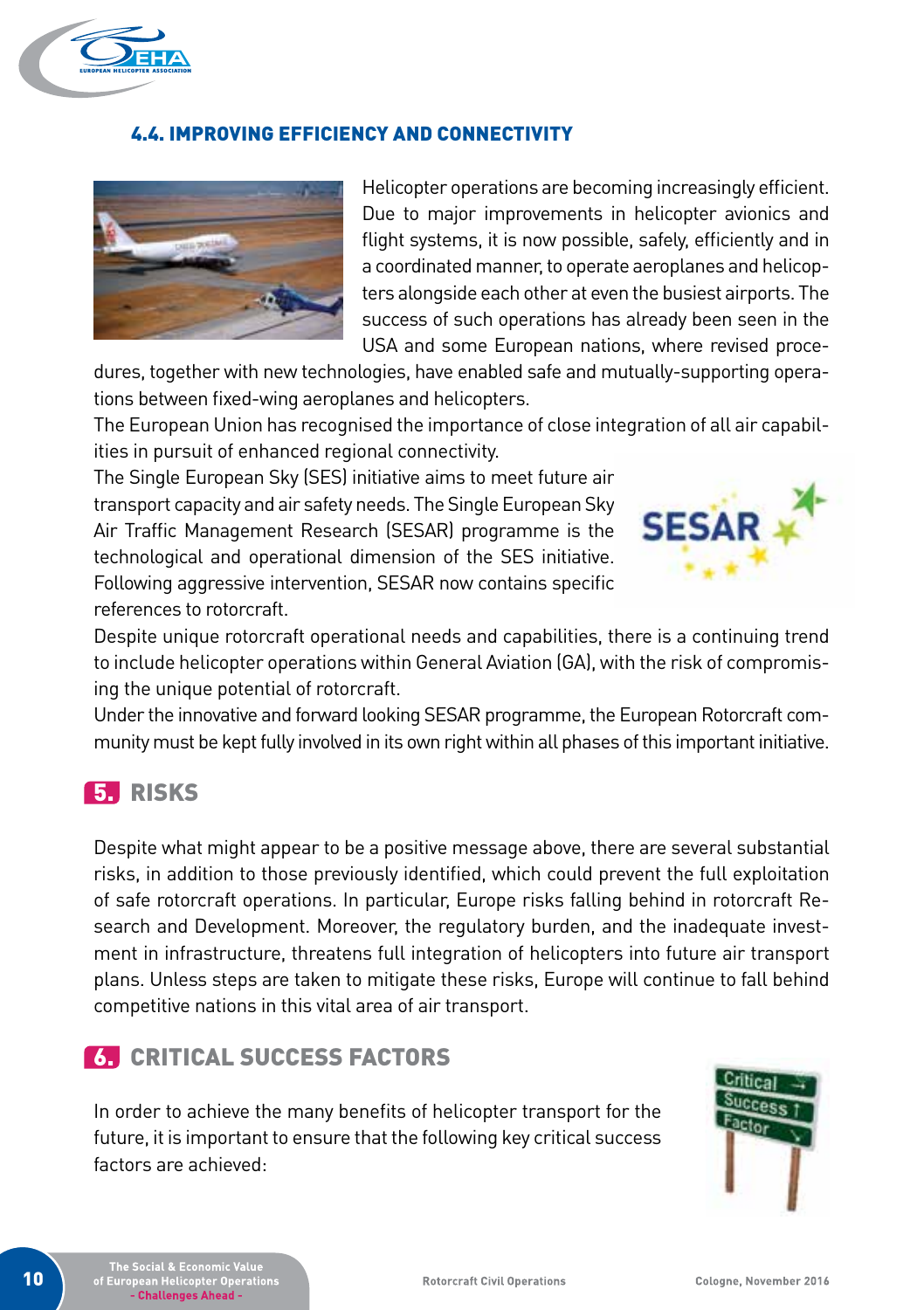

# 6.1. CONTINUE TO IMPROVE SAFETY

Aviation safety has a proud heritage of extremely high standards and a constant drive for improvements in safety performance.

This is achievable through leadership, lessons learnt, safety culture, greater collaboration, better allocation of resources, innovation and performance based regulation. Enhancing the ability to share safely the airspace with other users, whilst encouraging innovative measures to attain higher levels of safety, is key to the success of helicopter operations.

To achieve this, it will be necessary to maintain momentum on the following:

- I. Senior leaders, legal and social framework should continue to promote a lessons learning culture where we learn from potential problems, rather than merely apportion blame.
- II. All parties must work together to support the European Aviation Safety Plan8, creating momentum behind those actions that will make the greatest difference to preventing accidents. This includes sharing information, allocating resources and tracking progress to ensure sufficient improvement.
- III. Regulatory regimes need to focus on safety and not just harmonisation. This can be enhanced through a more performance based approach, using a range of regulatory tools, and rules that are less prescriptive and encourage innovation towards higher levels of performance.
- IV. Enhanced ability to share airspace safely with multiple users, including UAS.

### 6.2. GROUND INFRASTRUCTURE IMPROVEMENTS

The added value of helicopter operations can only be achieved through investment in heliports, aerodrome facilities and complementary infrastructure. The natural reluctance in Europe to ignore the lessons of the USA, where heliports are common, and where integrated aircraft operations are well established, must be overcome with firm political leadership.

### 6.3. TRANSPORT SYSTEM INTEGRATION

Safe, effective integration of rotorcraft into a full transport system can only be achieved if appropriate processes and procedures are developed and applied across all user communities. In this context, continuing attention to Rotorcraft operations in the SESAR programme is vital.

### 6.4. RESEARCH AND INNOVATION

Helicopter research must be maintained and enhanced to ensure continuing improvements in safety, environmental aspects and efficiency.



<sup>8</sup> European Aviation Safety Plan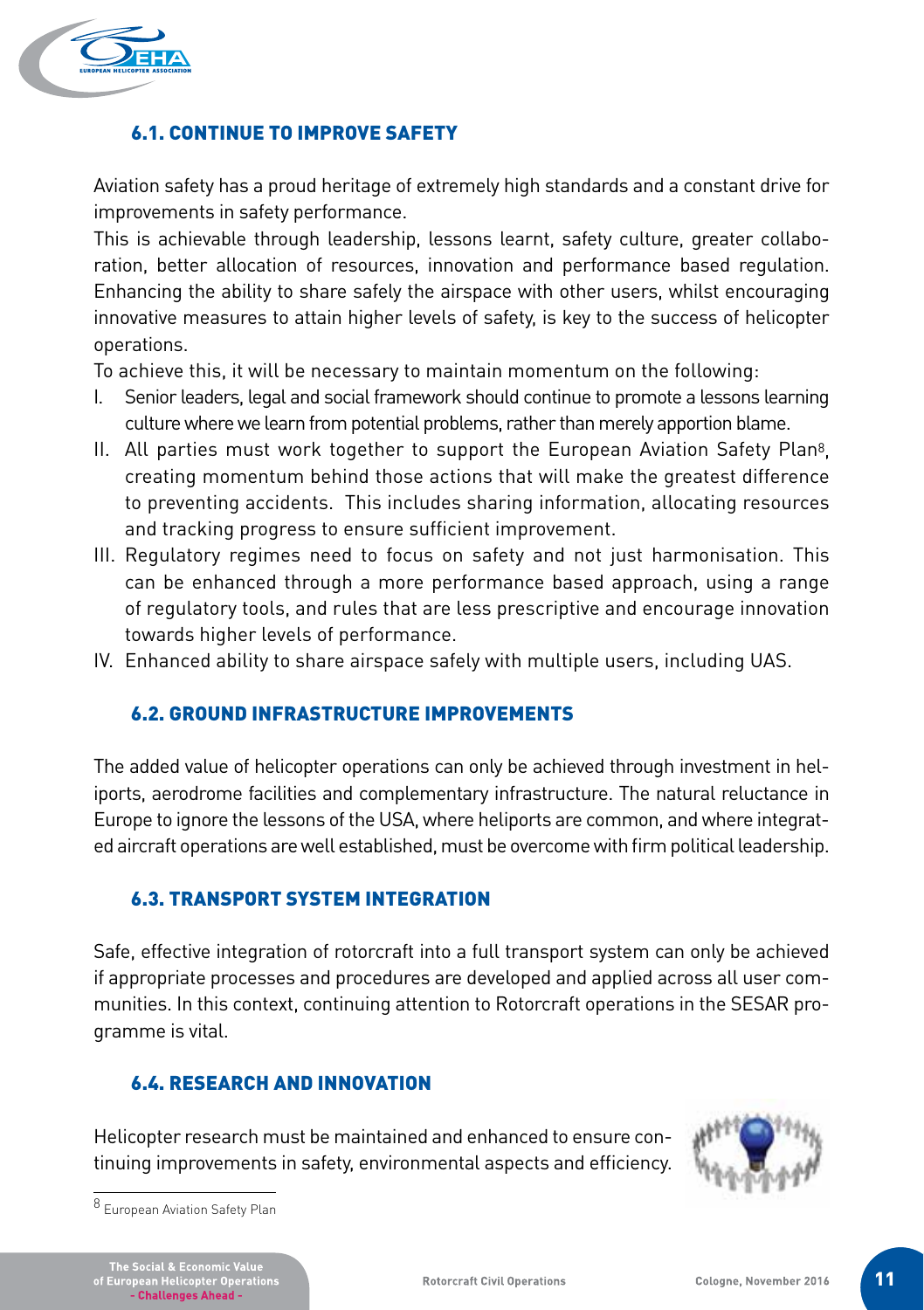

Greener helicopters with intelligent systems that are less costly to build, more efficient and reduce their carbon footprint can be developed to meet this goal but requires continuous government investment in research and innovation.

### 6.5. COMMERCIAL AND REGULATORY FRAMEWORK



 As mentioned above, increasing safety is a central aim of the helicopter industry and all associated stakeholders. However, the political inclination to focus on harmonisation as the key driver in a regulatory framework must be balanced against the need to exploit the inherent flexibility of helicopters, recognition of regional differences, and the commercial penalties of implementing a one size fits all policy.

# **7. CONCLUSION**

Helicopters save lives, enhance regional connectivity, enrich and make more secure communities and add value to the economies of member nations.

Modern rotorcraft, equipped with sophisticated sensors, critical component monitoring systems and with advanced support procedures, are now capable, with increasing safety, of full integration into the European transport system.

However, as with all forms of transport, the helicopter sector needs to be part of a holistic air transport policy. This demands greater investment in infrastructure and R&D, reduction in regulatory burden and, above all, strong political leadership to realise the unique potential of rotorcraft.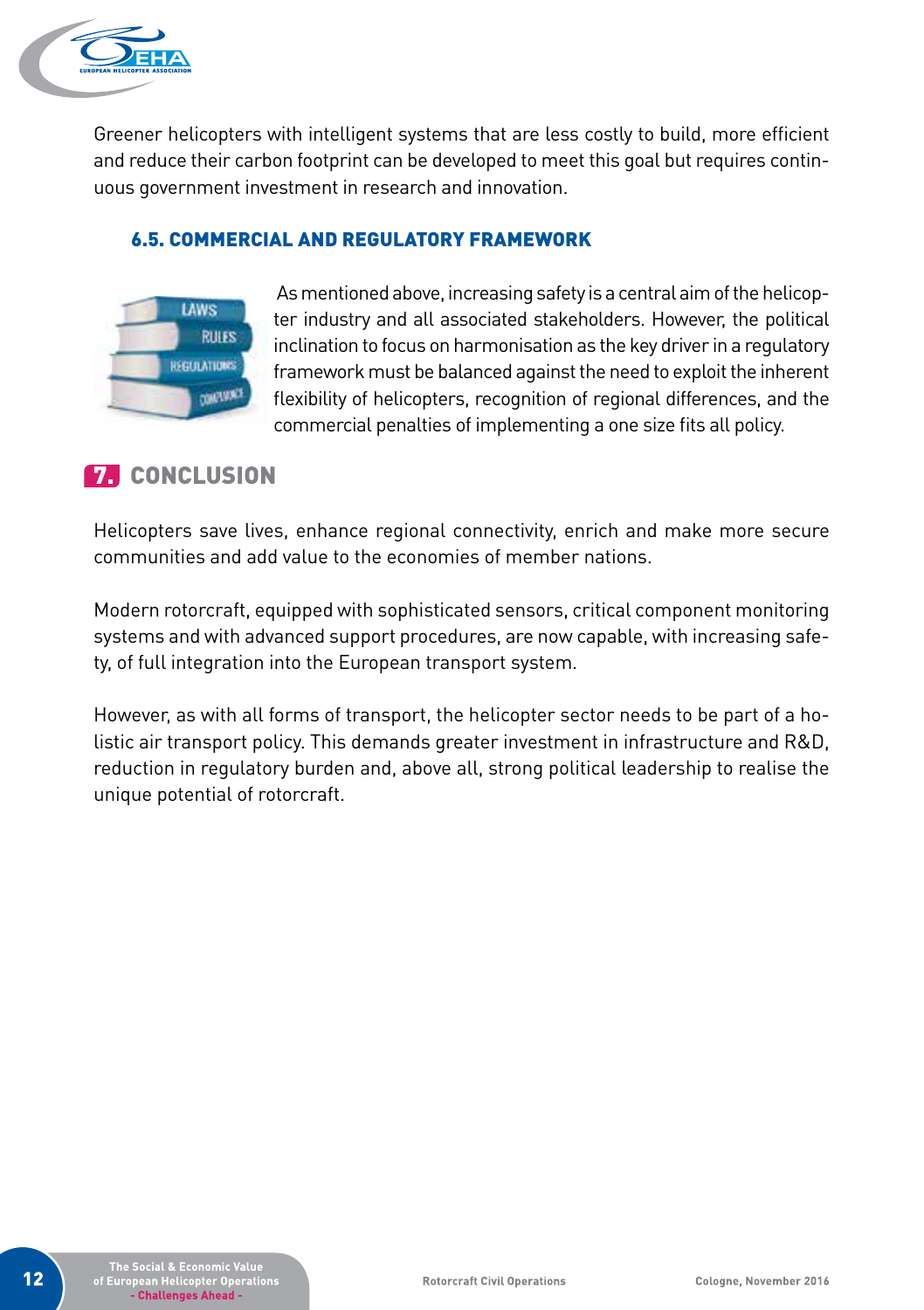

The helicopter is today a key component in Society's security!

The helicopter is a unique form of transport!

**Helicopters are at the very core of SAR!** The helicopter plays an integral role during the whole life cycle of renewable energy!

Helicopters sustain communities!

Helicopters save lives!

Helicopters are the primary prevention resource in the fight against wildfires!

Helicopter charter plays a vital role in modernising and enhancing European mobility!

Rotorcraft are pivotal to the safe and economic exploitation of offshore resources!

Rotary UAS will provide additional, unique unmanned capabilities!

Helicopters add substantial value, directly and indirectly, to the wealth of European Nations!

Social & Economic Va<br>opean Helicopter Oper<br>- Challenges Ahead -

**Rotorcraft Civil Operations**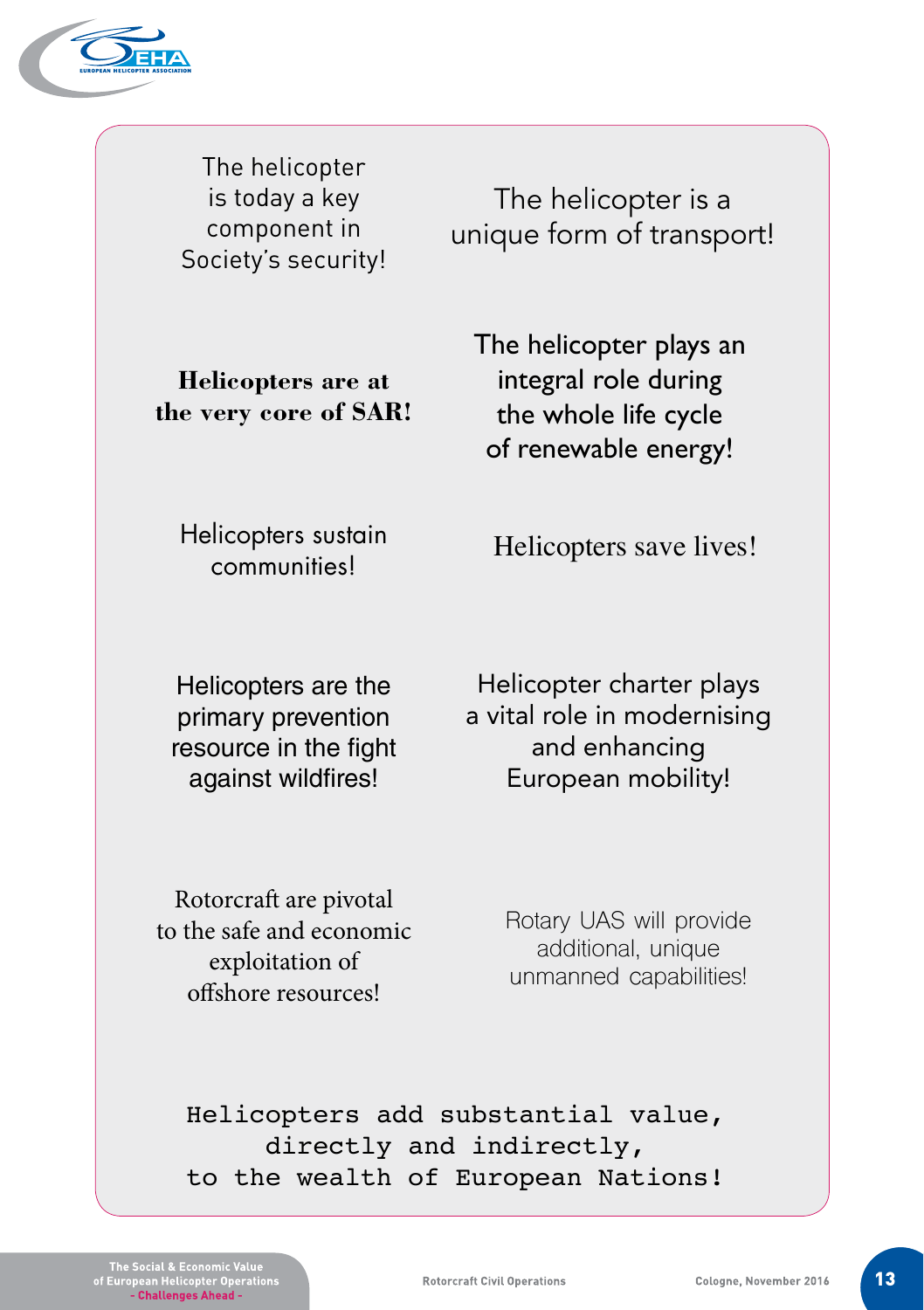

# APPENDIX

# **About EHA:**

The European Helicopter Association (EHA) is a non-profit Association representing 13 countries in Europe, whose main members are the National Helicopter Associations Committee (NHAC) and HeliOffshore, the Rotorcraft community of specialists within the Off-Shore operators. The Association's mission is to speak as the voice for the European Rotorcraft industry at the European Institutions and elsewhere, representing and promoting the best interests of all sectors.

The Association's mission is the recognition of the unique capabilities of the rotorcraft; tailored and sustainable rules and an equal access to the Single European Sky.